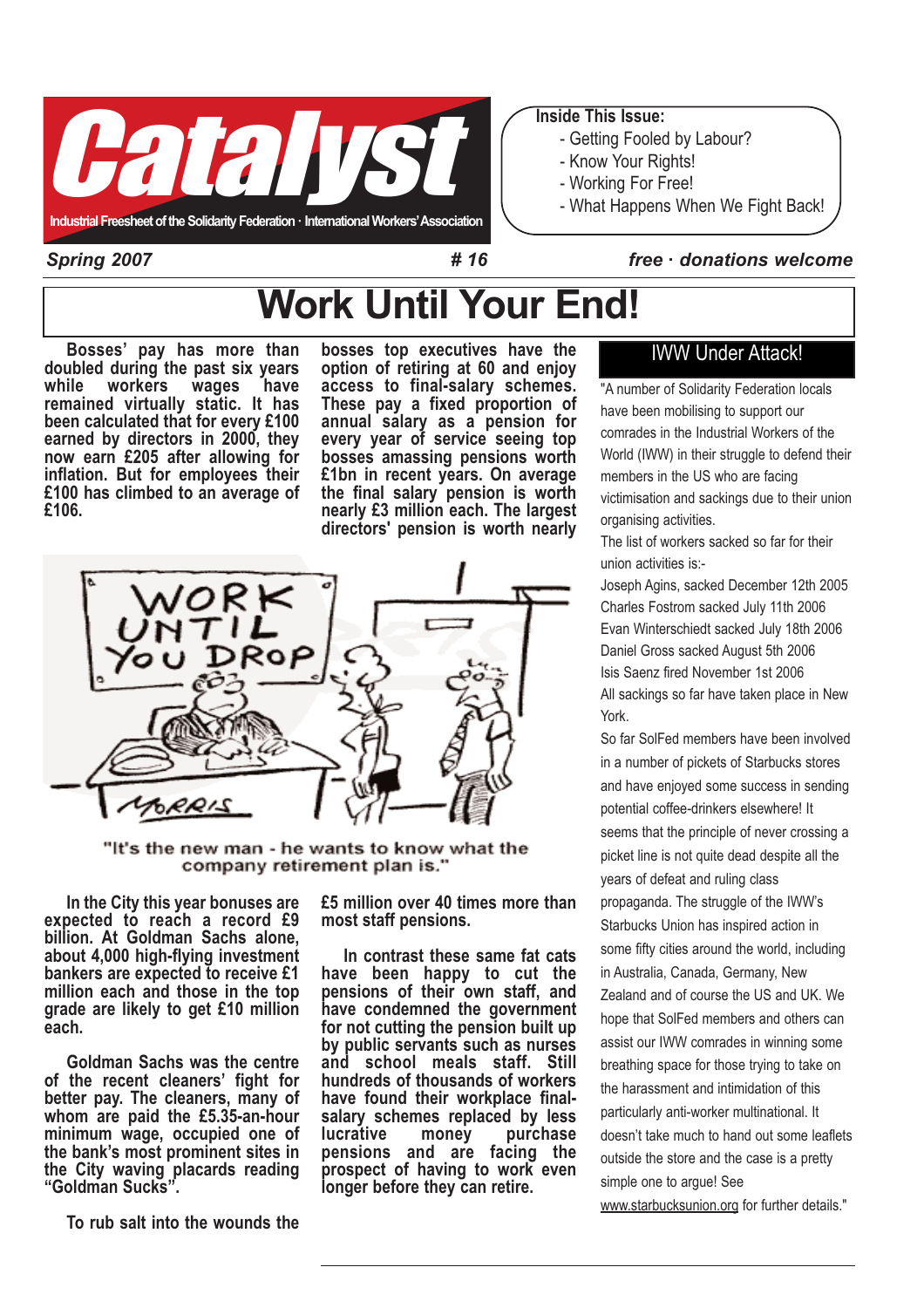# Working For Free!

Workers in this country do an average of seven hours six minutes extra work a week, and should take home an extra £4,800 a year if they

were paid the average wage for those unpaid hours.

The response of the TUC since 2005 has been to declare one day in February 'Work Your Proper Hours Day' and on that day calls on employees to use it to remind bosses of their extra unpaid work by taking a proper lunch break and going home on time for this one day a year. Employers should also use the day to say thank you to staff for their unpaid work, perhaps by buying them lunch or an after-work coffee or cocktail.

This sort of spineless approach is typical of the unions that will bend over backwards to ensure that they don't upset the bosses too much. We should be going home on time every day and be campaigning for a shorter working week. Instead we still work the longest hours in Europe, and many workplaces are gripped by a culture of long hours and staying at your desk. Many companies now ask workers to register on to a computer log for a piss break!

The TUC General Secretary, Brendan Barber, someone who went straight from university to student union president to work for the TUC,

said, "We do not want to turn Britain into a nation of clock watchers, and few mind putting in extra effort from time to time when it is needed, but it is too easy for extra time to get taken for granted and then expected every week."

Well we've got news for him – some of us do mind that we are being screwed twice over by the bosses. It's time to put a stop to it and for us all to work collectively to make sure that they don't get any more out of us than we can

help.

## Industrial Unionism?

Is it not time that we stopped fighting our own battles just on our own? Is it time that when one group of workers in an industry take action to defend their conditions that all workers in that industry also take action as well? Because once they have driven down the conditions of one set of workers, they will be coming for the rest!

New Labours' privatisation agenda is costing thousands of jobs up and down the country in the NHS, the Civil service, the Post Office and across the public sector. The major union leaders response to this onslaught is pathetic, small often isolated one day strikes, which put the most minimal pressure on the Government.

What we need is Industrial Unions. were all workers in an industry regardless of grade, position and trade all fight together. As it is only through unity will we be able to push back privatisation.

#### Solidarity Federation Membership Application

I wish to join the Solidarity Federation. I have enclosed a cheque for £5.00 (made out to 'Solidarity Federation') to cover my initial 3 months of membership. I understand my details will be passed on to the nearest SolFed local who will contact me shortly.

| www.solfed.org.uk          |  |
|----------------------------|--|
| Name:                      |  |
| Address:                   |  |
| Post code:                 |  |
| Tel:                       |  |
| E-mail:                    |  |
| Occupation/Union (if any): |  |
|                            |  |

Education Workers' Network (EWN), c/o Preston SF ewn@ewn.org.uk lists.riseup.net/www/info/ewn www.ewn.org.uk· Public Service Workers' Network (PSWN) c/o Solidarity Bristol · Birmingham & Northampton SF, c/o The Blackcurrent Centre, 24 St. Michael's Ave., Northampton NN1 4JQ brumsf@solfed.org.uk northamptonsf@solfed.org.uk· W Yorks SF, PO Box 75, Hebden Bridge, West Yorks HX7 8WB·Manchester SF, PO Box 29, SW PDO, Manchester M15 5HW 07984675281 manchestersf@solfed.org.uk www.manchestersf.org.uk· Preston SF, PO Box 469, Preston PR1 8XF 07707256682 prestonsf@solfed.org.uk · Edinburgh SF, 17 West Montgomery Place, Edinburgh EH7 5HA 07896621313 edinburghsf@solfed.org.uk · N&E London SF, PO Box 1681, London N8 7LE 07984675281 nelsf@solfed.org.uk · South Herts SF, PO Box 493, St. Albans AL1 5TW· South London SF, PO Box 17773, London SE8 4WX southlondonsf@solfed.org.uk· Solidariy Bristol solidaritybristol@solfed.org.uk· South West Solidarity sws@solfed.org.uk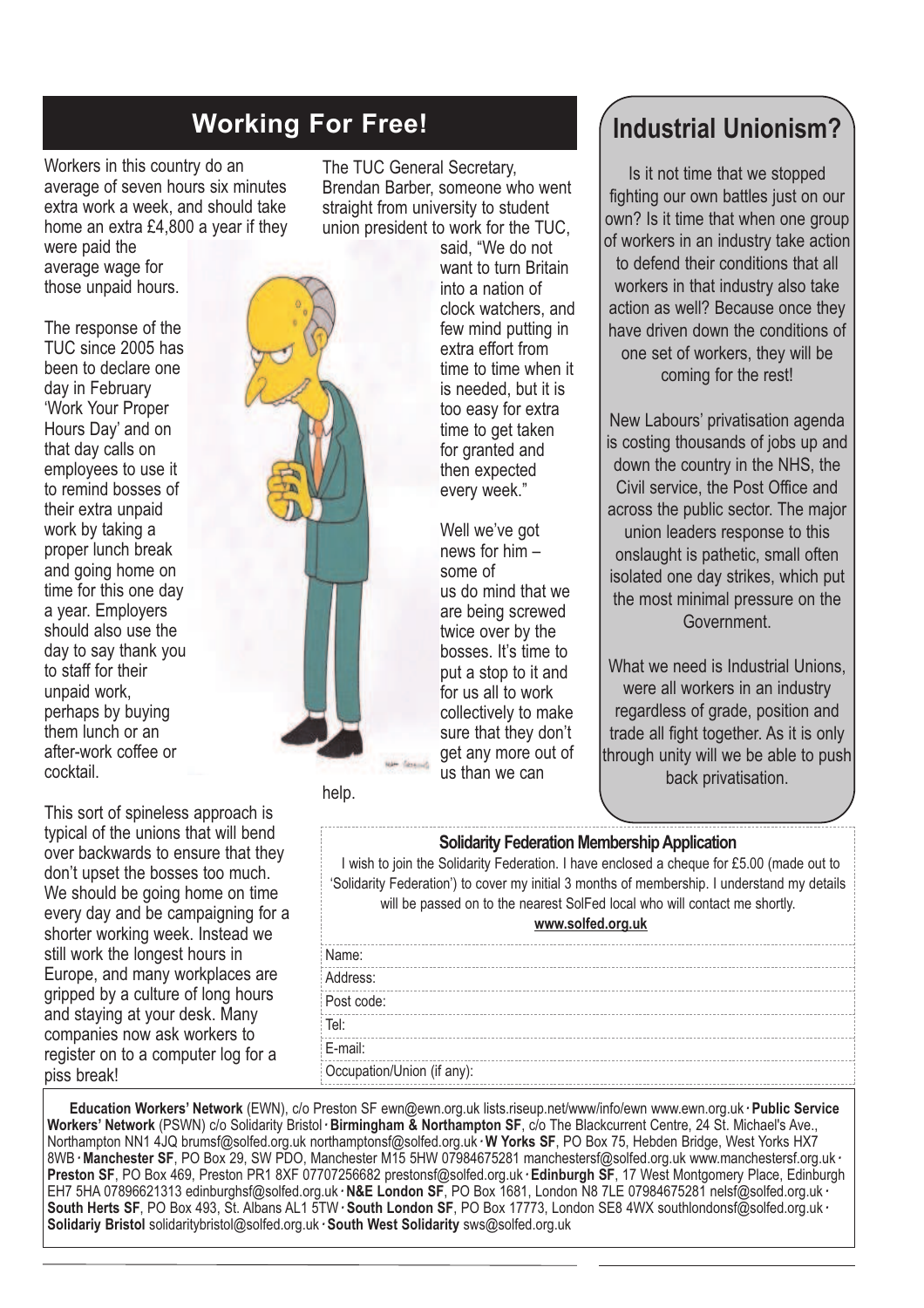# Wont Get Fooled Again?<br>
Know Your Rights!

Few can still harbour any illusion about the Labour Party. Hardly any brain cells are required to see that Labour is just a continuation of Thatcher's vicious free market polices glossed over with a touch of caring concern. This says much about the reasoning capacity of boneheaded trade union leaders who still insist on handing over millions of pounds to Labour.

adopting a firm anti-parliamentary line. They rejected electoral politics and took up direct action as the means by which the working class could keep democratic control of their own struggle and confront capitalism directly. Instead of placing their faith in politicians and governments, they sought to build a mass movement that would use boycotts and various forms of strike action as part of the wider struggle against capitalism. The ultimate



That the Labour Party has finally evolved into the Tory Party will not come as a surprise to anarcho-syndicalists. One of the driving forces which gave birth to our movement, in the early years of the 20th century, was the disillusionment felt by workers with newly elected MPs. In country after country newly franchised (mainly male) workers used their votes to elect socialist and communist party members to office for the first time; only to find that, once in office, their elected representatives were quickly seduced by the trappings of power. In a number of countries they were corrupted to the extent of supporting the use of troops to put down strikes.

The revulsion over this betrayal led to the embryonic revolutionary unions

The union is our strength and our defence

aim was to launch a social general strike which would be the means of overthrowing capitalism and creating a better world.

The experience of those early workers and the direct action alternative is still relevant today. As Labour transformed themselves into the Tories, numerous socialist parties have stepped in to try and occupy the place once occupied by Labour. We should not be fooled; the whole history of electoral politics, not just here but across the world, is that once in power political parties soon ditch any thoughts of destroying capitalism and become part of the elite ruling over us in the same old way.

The Stuff Your Boss Anti-casualisation campaign Initially in NW England, centered around workplace conditions, casual and temp work, homeworking, health and safety at work, workplace bullying, as well as issues around Job Seekers Allowance and Incapacity Benefit. contact: <stuffyourboss@lists.riseup.net> or http://lists.riseup.net/www/subscribe/stuffyourboss or write to: SYB, c/o PO Box 29, SW PDO, Manchester, M15 5HW to be put in touch with activists in your area Name: Address: Post code: Tel: E-mail:

One in fifty workers in Britain suffers from work related upper limb disorders (WRULDs) caused by improper use of computers at work. WRULDs, also known as repetitive strain injuries, most frequently occur in the soft tissues of the hands, arms, shoulders and the neck of computer users. Their effects can be devastating forcing people to leave their jobs and condemning them to a life of pain.

WRULDs are avoidable, however, if work stations are properly designed and the correct working practices are in use:

All workstations should be risk assessed by management to ensure they comply with health and safety legislation

People who work for more than an hour a day on computers should also be provided with the correct type of chair, with seat height, back height and tilt adiustability

No one should work longer than 90 minutes on a computer without a 15 minute break or a change of activity, and a 5 minute break should be taken every 30 minutes

You should also receive proper training in the use of work stations as well as an eye test on request.

.

Contact Catalyst for further information.

Catalyst, c/o The Blackcurrent Centre, 24 St. Michael's Ave., Northampton NN1 4JQ e-mail; catalyst@solfed.org.uk